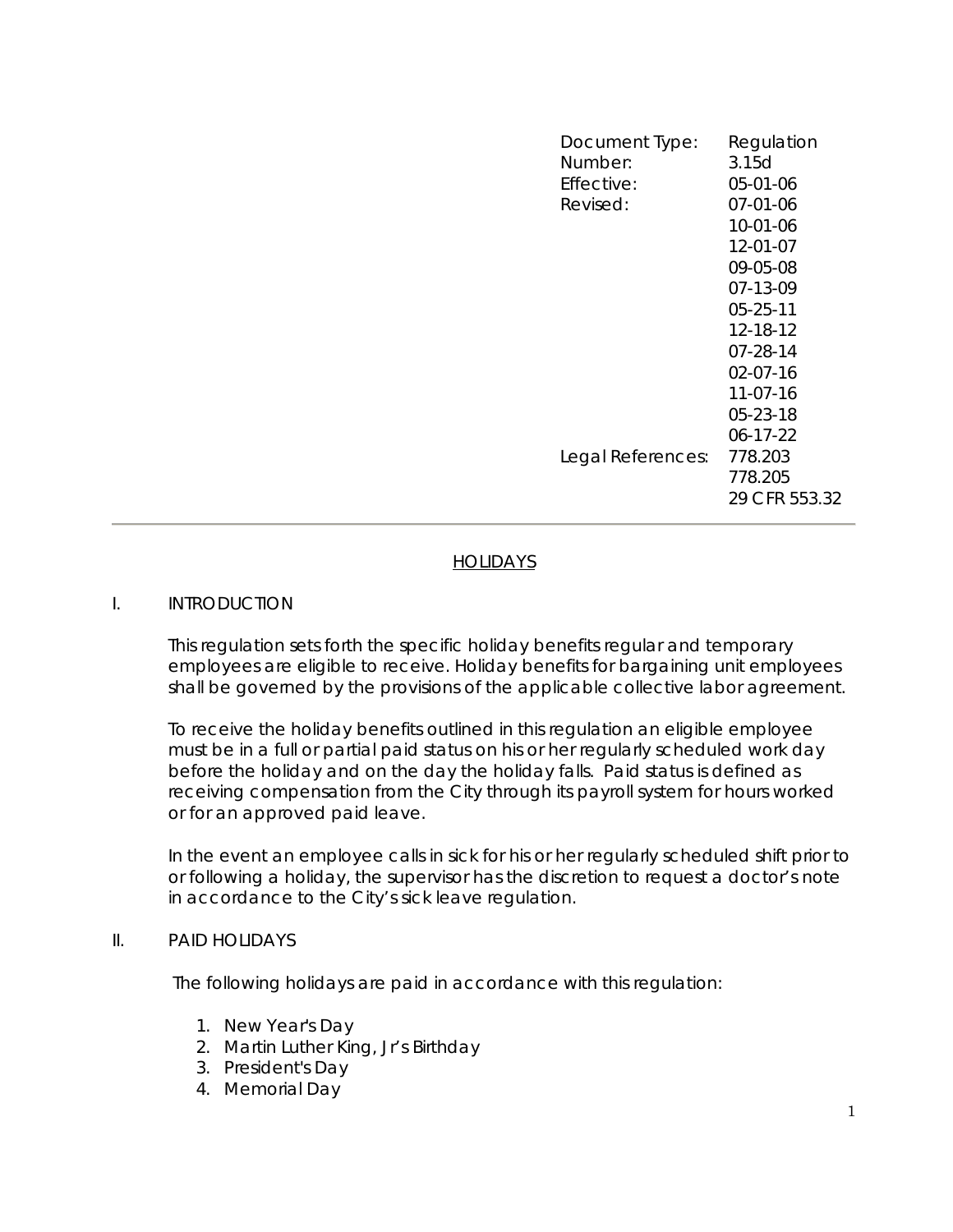- 5. Juneteenth
- 6. Independence Day
- 7. Labor Day
- 8. Veteran's Day
- 9. Thanksgiving Day
- 10. Christmas Day
- 11. Floating holiday

Eligible holiday hours for *regular* employees are determined according to the following schedule.

| <b>Standard Weekly Hours</b> | <b>Eligible Holiday Hours</b> |  |
|------------------------------|-------------------------------|--|
| 35 or more                   | 8 holiday hours               |  |
| $29 - 34$                    | 6 holiday hours               |  |
| $19 - 28$                    | 4 holiday hours               |  |
| 18-hours or less             | 0 holiday hours               |  |

Eligible holiday hours for *temporary* employees are determined according to the following schedule.

| <b>Standard Weekly Hours</b> | Eligible Holiday Hours |  |
|------------------------------|------------------------|--|
| 35 or more                   | 8 holiday hours        |  |
| $29 - 34$                    | 6 holiday hours        |  |
| $20 - 28$                    | 4 holiday hours        |  |
| 19-hours or less             | 0 holiday hours        |  |

If a non-exempt or exempt employee's regular scheduled hours exceed the paid holiday hours the employee is eligible to receive per the above schedule, the employee has the following options:

- A. Use accrued vacation [regular employees only]
- B. Use accrued personal leave [temporary employees only]
- C. Use accrued compensatory time
- D. Flex his/her schedule within the same FLSA workweek with supervisor approval
- E. Take leave without pay

For example, if a full time employee is regularly scheduled to work 10 hours and is eligible for an 8-hour holiday, the employee has the option of accounting for the remaining two hours by using vacation/personal leave, compensatory time, taking leave without pay, or by working two additional hours within the same FLSA workweek with supervisor approval. Supervisors are encouraged, if business needs allow, to accommodate an employee's request to flex a work schedule. Sick leave shall not be used to make up the extra hours.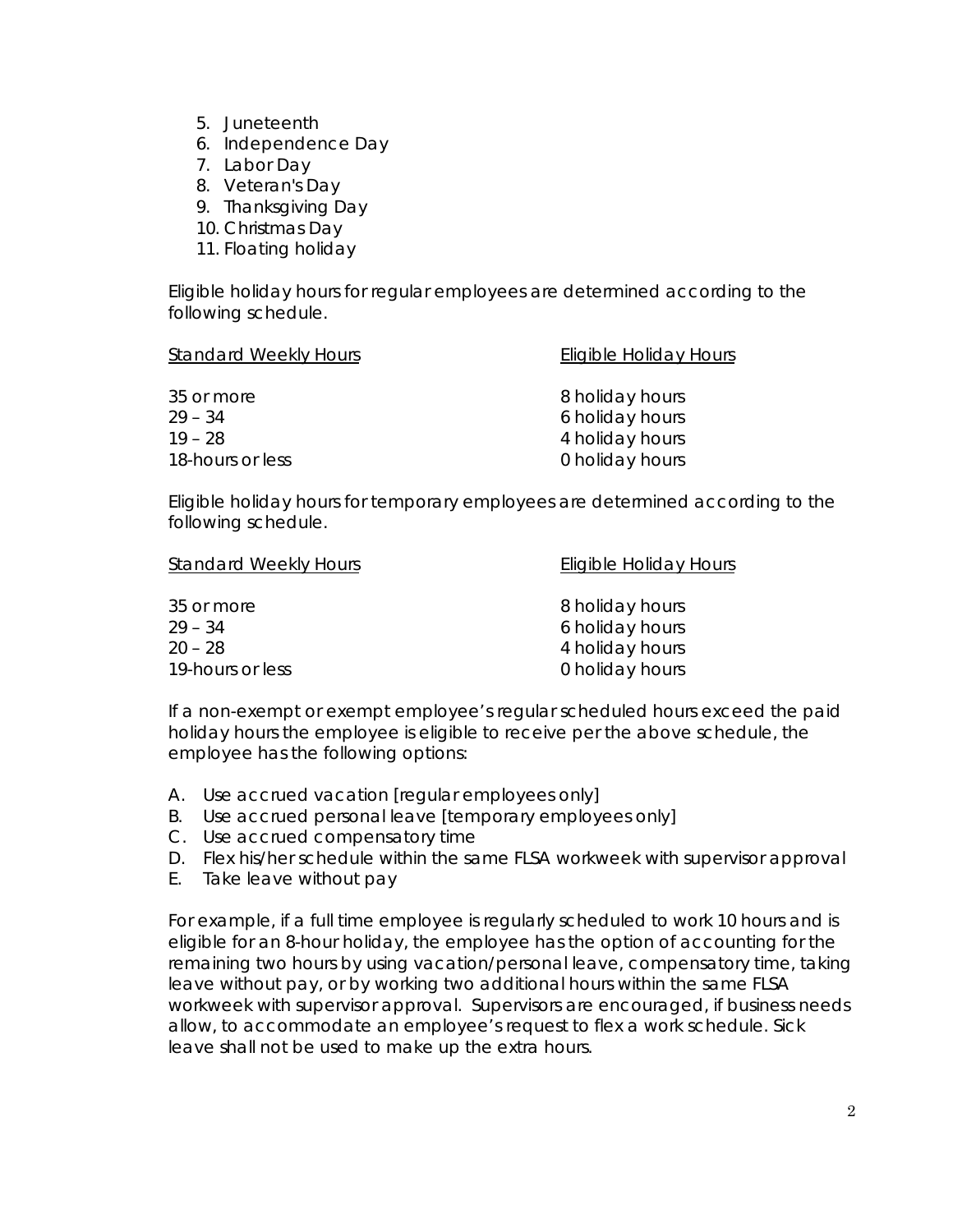If an *exempt* employee has no vacation or compensatory time accrued and does not flex hours, the employee shall receive his/her regular salary. Under these circumstances the law prohibits any deductions being taken from the exempt employee's salary.

A paid holiday is computed at the employee's regular rate of pay. Except for floating holidays [Section V], a paid holiday in which the employee does not work shall be considered as time worked for the purpose of overtime or compensatory time calculations for both exempt and non-exempt employees.

In a job share situation, only the person regularly scheduled to work on the holiday is eligible for holiday pay.

Holidays occurring during an employee's approved vacation are treated as holidays and are not counted as vacation days.

Other than a floating holiday [Section V], employees shall not be compensated for unused holidays upon separation of employment.

#### III. HOLIDAYS FALLING ON DAYS OFF

As a general rule for employees who work Monday through Friday, holidays falling on Saturday are observed on the preceding Friday and those falling on Sunday are observed on the following Monday. However, when a designated holiday falls on an employee's regularly scheduled day off, other than Saturday or Sunday, the employee shall receive straight compensatory time for the number of eligible holiday hours allowed, as listed in Section II. However, the employee shall not be permitted to exceed the compensatory time accrual limit or be paid for a holiday falling on a day off. If the employee has reached his or her accrual limit for compensatory time, the employee will forfeit the holiday benefit.

In a job share situation, if a holiday falls on a regularly scheduled day off for both job share individuals, then the number of holiday hours each employee is eligible to receive shall be based on the weekly standard hours each employee is scheduled to work. The combined number of holiday hours each individual is eligible to receive shall not exceed the number of eligible holiday hours for the position being shared. For example, Jane and Emma job share a Tuesday through Saturday 40-hour per week position. Jane works 8 hour shifts on Tuesdays, Wednesdays and Thursdays for a total of 24 hours per week. Emma works 8 hour shifts on Friday and Saturday for a total of 16 hours per week. Neither Jane nor Emma is regularly scheduled to work on Monday which is Labor Day. Because the holiday falls on both their days off and based on the schedule in Section II, Jane would receive 4 holiday hours and Emma would receive no holiday hours. If both Jane and Emma's standard weekly hours were 20, then both employees would receive 4 holiday hours.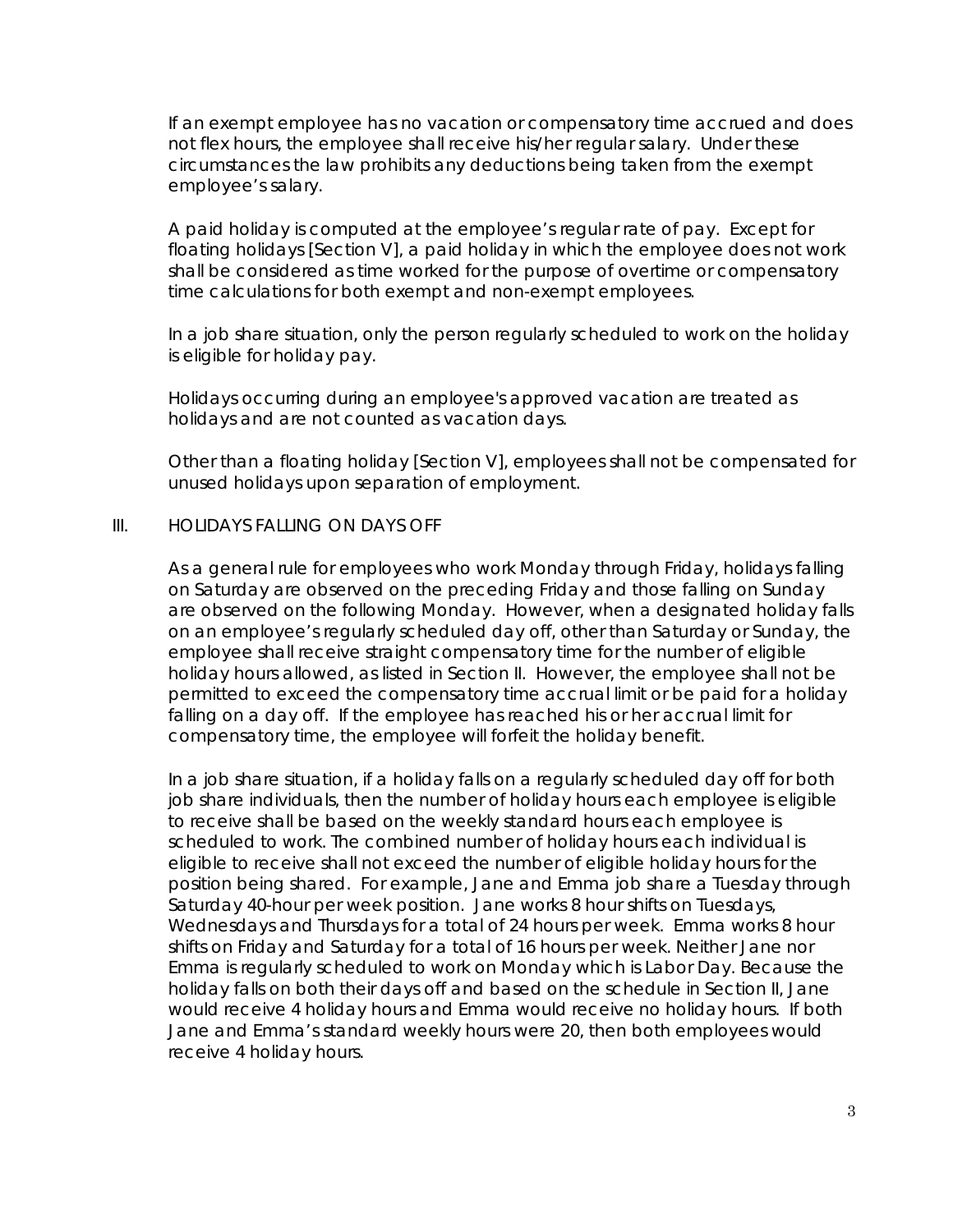# IV. WORKING ON A HOLIDAY

Non-exempt employees who are required to work on the actual *or* observed [not both] holiday shall receive the number of eligible holiday hours listed in Section II and a holiday premium calculated at one and one-half  $(1 \frac{1}{2})$  times the employee's regular hourly rate of pay for each hour worked. The eligible hours of holiday pay or the actual hours worked, whichever is greater, are counted towards the FLSA workweek. The holiday premium shall not be awarded in compensatory time; however, Department Directors may, at their discretion, approve a future day off without pay to employees who were required to work on the holiday.

Non-exempt employees with standard working hours in the City's timekeeping system that requires them to work both the actual holiday and the observed holiday are only eligible to receive holiday pay and the holiday premium for the hours worked on the actual holiday.

Non-exempt employees who take an observed holiday and work on the actual holiday shall receive their eligible holiday hours for the observed holiday and straight time for the hours worked on the holiday. For example, the 4<sup>th</sup> of July is on a Saturday and the observed holiday is on Friday, July  $3^{rd}$ . A full-time non-exempt employee who works Monday through Friday gets the observed holiday July 3<sup>rd</sup> off, but is required to work on the actual holiday Saturday, July 4th. In this case the employee has already received his or her 8 eligible hours of holiday pay for July 3rd; therefore, the hours worked on the actual holiday July 4th will be considered normal work hours and are not eligible for the additional holiday premium pay. All hours worked over 40 in the employee's FLSA workweek, including the eligible holiday hours received on the observed holiday and the hours worked on the actual holiday, will count toward the FLSA workweek.

An eligible exempt employee who is required by his or her supervisor to work on a holiday shall receive the employee's regular salary and straight compensatory time for each hour worked over 40, including the holiday, in their FLSA workweek. The employee shall not be permitted to exceed the compensatory time accrual limit for exempt employees.

When an employee's shift crosses midnight creating hours worked in two calendar days, the shift that begins on the holiday will count as the holiday.

Temporary (including rec temps) and regular employees that are not eligible for paid holidays are eligible to receive one and one-half (1 ½) their regular hourly rate for all hours worked on an actual (not observed) holiday.

# V. FLOATING HOLIDAY